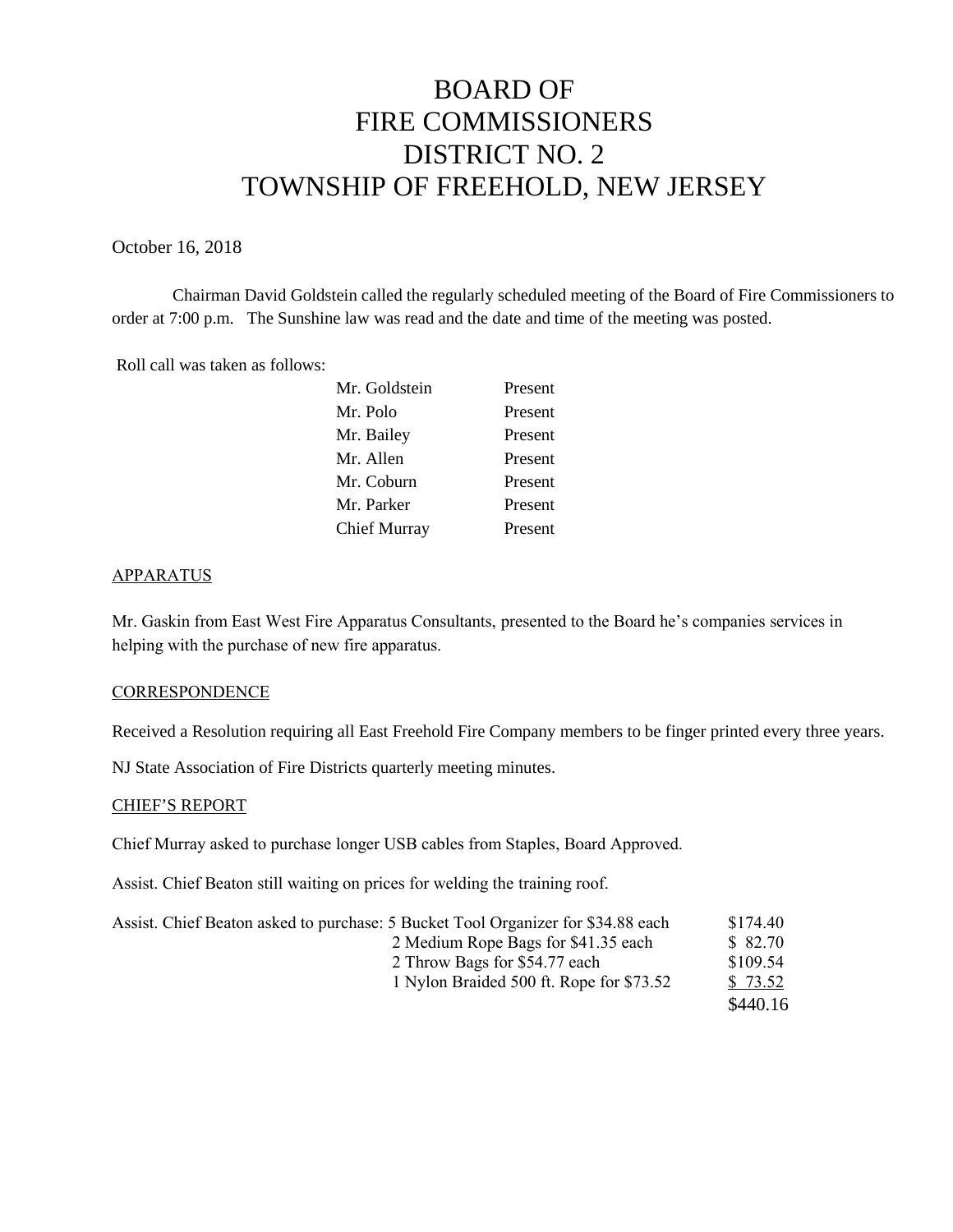Board Approved to use Chief's budget for this purchase.

1<sup>st</sup> Lt. Taylor spoke to Greenblade about getting equipment back since the shop is still not open, Chief Murray asked Mr. Parker to send a letter.

# RADIO AND ALARM

Chief Murray still waiting for Jamie at Midstate mobile to get back to him with prices, for 2 new radio's for the Chief's vehicles and 2 portables.

# BUILDING

LED lights are done at all Firehouses. Pond Road Firehouse Septic work still in process. Ocean Securities work is done at all Firehouses. Pond Road is still being worked on.

Mr. Allen would like to have Ocean Securities to switch out a couple of camera's and get a new DVR, Mr. Allen to get prices.

Dutch Lane Firehouse-generator door East Freehold Fire Company will purchase new door, The Board of Commissioners will pay for new dampers, the installation and materials in the amount of \$1,431.92. Mr. Coburn made a motion, 2<sup>nd</sup> by Mr. Bailey roll was called Board Approved.

## **INSURANCE**

President Berman asked Mr. Goldstein to inquire about locks on the Alcohol in the basement, it was recommended by the insurance company for the safety of the Fire House to keep everything locked.

Per insurance company, it's up to the Board of Commissioners to determine what light duty is members are on medical leave.

Life member Brian Pettingell started collecting his LOSAP and there are discrepancies in his years. Mr. Goldstein to investigate and buy back years he is owed.

When a member resigns one line officer will inform the Board about the resignation.

## **MAINTENANCE**

Mr. Bailey to go to P.L to check on the work being done to '90.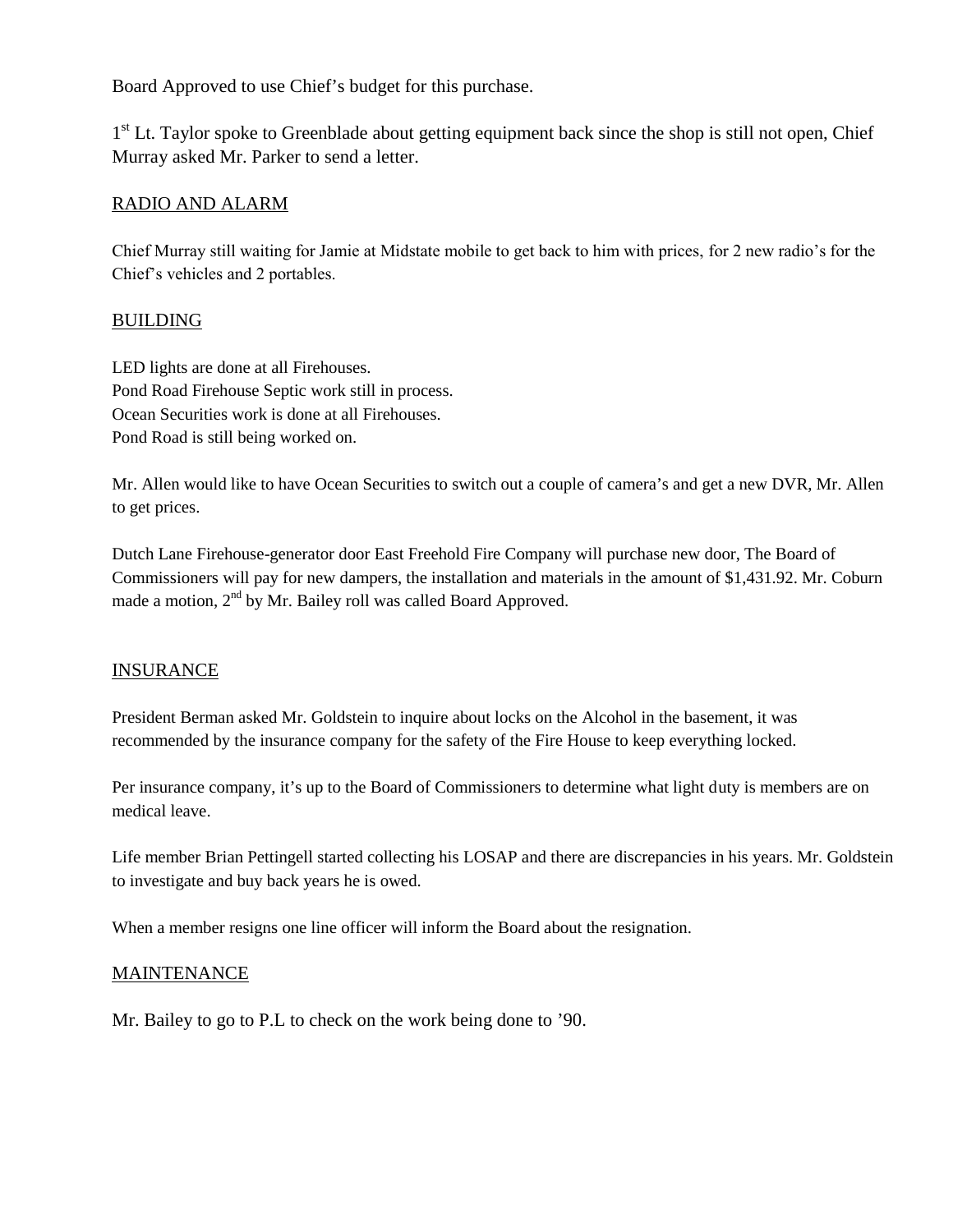# OLD BUSINESS

Mr. Allen spoke to Det. Hall he needs a rooster to start fingerprinting in January Board approved the purchase to 12 new meeting chairs, Mr. Allen to purchase.

Mr. Allen made a motion to adopt a Resolution to purchase a new Chief's vehicle in the amount not to exceed \$80,000.00, final amount to be determined after conference call among the board. 2<sup>nd</sup> Mr. Coburn roll was called Board Approved.

# NEW BUSINESS

A Resolution was made to accept bids for the resurfacing work at Daniels Way, Mr. Coburn made a motion, 2<sup>nd</sup> by Mr. Bailey, Board Approved.

Mr. Coburn made a motion to sign the contract with East/West Apparatus Consultants.  $2<sup>nd</sup>$  by Mr. Bailey, roll was called, Board Approved.

### TREASURER

| Checking Account \$880.08         | Savings Account \$927,947.82 |
|-----------------------------------|------------------------------|
| CD \$1,460,576.91                 | Total \$2,389,404.81         |
| Check #                           | Amount                       |
| 10740 JCP&L                       | 792.83<br>S.                 |
| 10741 NJNG                        | S.<br>65.78                  |
| 10742 Verizon Wireless            | \$423.27                     |
| 10743 Optimum                     | \$501.49                     |
| 10744 Buchanan, Ingersoll, Rooney | \$240.47                     |
| 10745 Fire and Safety             | \$1,439.99                   |

10746 Cooper Electric \$ 79.81 10747 US Ground \$ 537.93 10748 Ocean Security \$ 156.00 10749 Roux Associates \$ 511.71 10750 Netlink IT \$ 405.00 10751 P.L. Custom \$ 4,206.20 10752 Maser Consulting \$14,600.00 10753 Maser Consulting \$18,300.00 10754 NJ Fire Equipment \$ 502.93